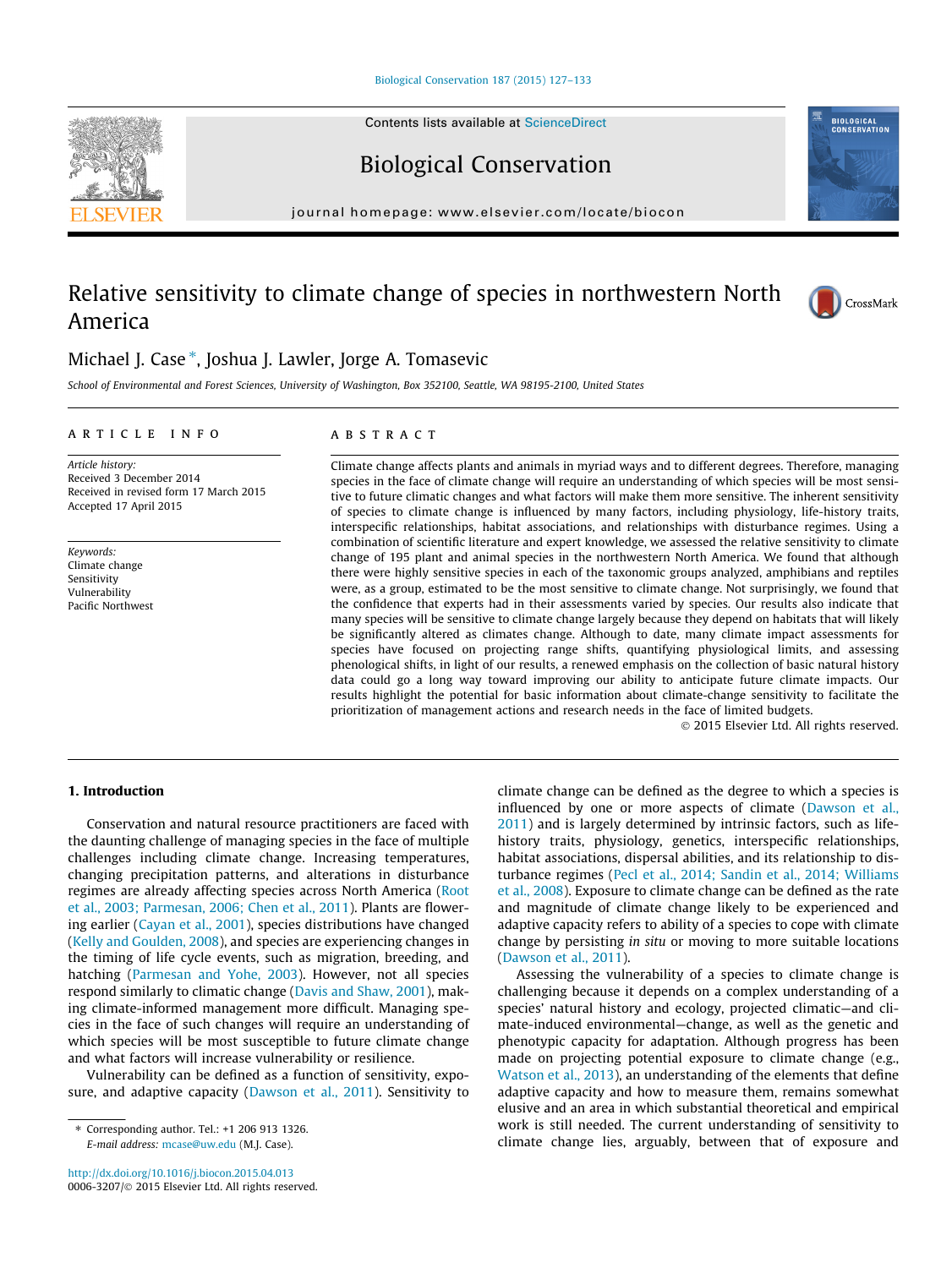adaptive capacity. There is a general understanding of the factors that determine sensitivity [\(Williams et al., 2008\)](#page-6-0), and much of the information needed to assess sensitivity exists. However, in comparison to work done on exposure, there have been relatively few attempts to thoroughly document sensitivity for a large number of species ([Foden et al., 2013\)](#page-6-0). Although there are uncertainties inherent in the assessment of all aspects of vulnerability, one could argue that the uncertainties associated with climate projections and environmental responses (exposure) as well as the uncertainties associated with our lack of understanding about adaptive capacity are generally greater than those associated with sensitivity. For these reasons, documenting species' sensitivities to climate change is potentially a pragmatic place to start to develop guidance for the management of species in a changing climate.

Two of the predominant sources of information about species' sensitivities are the scientific literature and expert knowledge. Scientific literature, including descriptions of both observational studies and experiments, can provide estimates of species' sensitivities, but often for only for well-studied species. In the absence of observational or experimental data, expert knowledge can augment published natural information. Experts tend to incorporate information from the published literature, empirical data, unpublished studies, and their experiences in general, as well as uncertainty from multiple sources such as incomplete natural history information [\(McBride and Burgman, 2012](#page-6-0)). Although expert knowledge can be susceptible to biases due to personal experiences and attitudes [\(Shrader-Frechette, 1996\)](#page-6-0), for many species it is the best information currently available.

Here, we assess the relative sensitivity to climate change of 195 plant and animal species in northwestern North America. We combine information from literature reviews and expert knowledge to create a sensitivity metric. In addition to ranking each species' sensitivity to climate change, we summarize the factors that contribute most to climate sensitivity across taxonomic groups. We also assess the degree to which species' sensitivities are associated with their level of endangerment and how the level of assessed sensitivity relates to experts' confidence in their assessments. Finally, in addition to reporting results of this assessment here, we have built a publically available on-line database of this information to aid in the further collection of information on species sensitivities (see [www.climatechangesensitivity.org\)](http://www.climatechangesensitivity.org).

# 2. Materials and methods

## 2.1. Study area

Our study area covers northwestern North America (the Pacific Northwest) and includes the states of Washington, Oregon, Idaho in the U.S. and the province of British Columbia in Canada. The region is bounded by the Pacific Ocean to the west, the Rocky Mountains to the east, the Great Basin to the south, and the boreal forest to the north, and is extremely diverse in climate, geology, topography, and vegetation. Species in northwestern North America reflect the diverse habitats they inhabit, which range from wet maritime coastal forests to arid shrub steppe in the dry interior. Many species can be found within a small area due to steep elevation gradients, a richness of environments, and complex disturbance histories and regimes.

## 2.2. Species

We assessed the sensitivity to climate change of 195 species: 113 birds, 35 mammals, 27 plants, and 20 amphibians and reptiles (Appendices A–D). The species were chosen based on common interests and priorities of multiple conservation and natural resource management groups (U.S. Forest Service, U.S. Park Service, U.S. Fish and Wildlife Service, Washington State Department of Fish and Wildlife, Oregon State Department of Fish and Wildlife, Idaho State Department of Fish and Game, and The Nature Conservancy).

## 2.3. Data acquisition

We identified species experts and invited them to participate in ten workshops or to work independently to record information about nine factors of sensitivity (described below). Approximately 300 experts with a diversity of backgrounds and experience participated and all held advanced graduate degrees in ecology, forestry, or biology. Experts were affiliated with the following agencies and organizations: U.S. Forest Service, U.S. National Park Service, U.S. Fish and Wildlife Service, U.S. Bureau of Land Management, Washington Department of Natural Resources, Washington Department of Fish and Wildlife, Oregon Department of Fish and Wildlife, Idaho Department of Fish and Game, University of Washington, University of Idaho, Idaho Cooperative Fish and Wildlife Research Unit, Washington Natural Heritage Program, Canadian Forest Service, Parks Canada, The Nature Conservancy, Defenders of Wildlife, and a number of Tribes and First Nations. All species accounts were completed between 2009 and 2012.

The goal of the expert workshops was to identify the sensitivities of species to climate change by answering a series of questions related to each of the sensitivity factors described below, details of which can be found online.<sup>1</sup> To counter some of the inherent biases of expert judgment, we formalized our workshop procedure by first having the group work methodically through one of the species on the list together. This process demonstrated the use of the database and calibrated the experts' scoring systems. The procedure of working through an example species as a group provided the experts some training on assessing sensitivity, provided them an opportunity to ask questions and get clarification, and ensured that they were interpreting the questions in a similar way. After the example species was completed, experts either broke into groups or worked independently to assess the sensitivity of additional species. Experts had access to relevant literature to help their sensitivity assessment, but many did not finish all assigned species during the workshops and completed them at a later date. In some cases, individual experts worked independently to assess the sensitivity of species and relied heavily on the scientific literature. Nonetheless, these individuals were also trained to assess sensitivity by working through an example species.

For each of the sensitivity factors below, experts provided both a sensitivity score ranging from one (low sensitivity) to seven (high sensitivity) and a confidence score ranging from one (low confidence) to five (high confidence). Confidence scores represent how certain experts were about their sensitivity score. Individual scores were averaged when more than one expert assessed the sensitivity of a species. Experts also provided more detailed comments and citations when they were available. For the majority of species, sensitivities were assessed across their entire range, but there were some for which the experts identified a smaller geographic region (e.g., Idaho). Hereafter, we identify these smaller geographic extents only for those relevant species.

## 2.4. Sensitivity factors

Individual species' sensitivities were assessed based on nine factors. These included: (1) whether the species is generalist or specialist, (2) aspects of physiology, (3) life-history characteristics,

<sup>1</sup> [www.climatechangesensitivity.org.](http://www.climatechangesensitivity.org)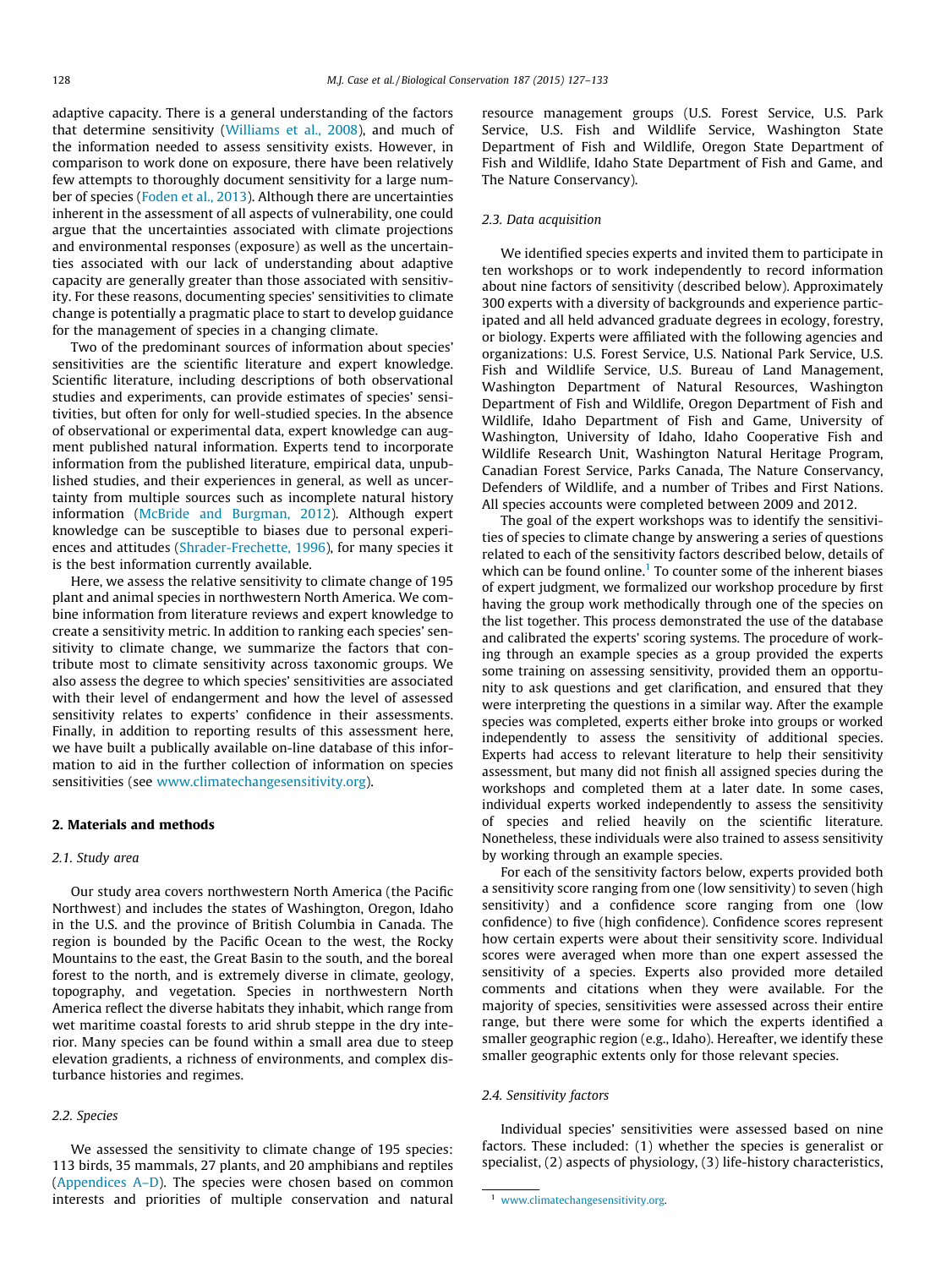(4) whether the species depends on sensitive habitats, (5) dispersal distances and the presence of barriers, (6) dependence on disturbance regimes, (7) climate-dependent ecological relationships, (8) interacting non-climatic stressors, and (9) other aspects of sensitivity not previously captured. These factors were chosen because they were identified as important in defining the sensitivity of species to climate change either in the literature or in preliminary discussions with the experts.

# 2.4.1. Generalist/specialist

Species that have unique dependencies or that have relationships that are dependent on a relatively small number of other species are more likely to be sensitive to climate change than species that do not have these dependencies ([Gilman et al., 2010](#page-6-0)). Experts were asked to rank the degree to which a species is a generalist (low sensitivity) or a specialist (high sensitivity). They then identified which, if any, of the following factors make the species more of a specialist: predator–prey relationships, foraging dependencies, seed-dispersal dependencies, host plant dependencies, phenological dependencies, pollinator dependencies, or other dependencies.

#### 2.4.2. Physiology

Climate change has the opportunity to effect the chemical and physical functioning of species with some being able to tolerate less change than others. Species were ranked as to how physiologically sensitive they are to climate, and climate-change related factors from low to high. Experts also identified which of the specific factors contribute to physiological sensitivity: temperature, precipitation, salinity, pH, carbon dioxide, and dissolved oxygen.

#### 2.4.3. Life-history

The timing and magnitude of growth, reproduction, and mortality of a species influences its sensitivity to climate change. Species were ranked on a scale of being more r-selected—species with many offspring and a short generation time (low sensitivity)—to more k-selected—species with few offspring, high parental investment, and potentially longer generation time (high sensitivity).

#### 2.4.4. Sensitive habitats

Species that depend on specific habitats that are known to be sensitive to climate change are likely to be more sensitive than species that do not rely on these habitats [\(Dawson et al., 2011\)](#page-6-0). Examples of sensitive habitats include: coastal lowlands, marshes, estuaries, and beaches, seasonal streams, wetlands and vernal pools, seeps and springs, alpine and subalpine areas, grasslands and balds, rocky intertidal zones, ecotones, or other habitats not already listed. We recognize that some may interpret this factor as representing more than just sensitivity, nonetheless, this list was a product of expert input and was refined during the first three workshops. The scoring for sensitive habitats was either 7 (one or more sensitive habitats were identified) or 0 (no sensitive habitats were identified).

## 2.4.5. Dispersal ability

The capability of a species to move across the landscape will likely affect its ability to respond to climate change and thus will contribute to its overall sensitivity. Maximum annual dispersal distance—the maximum distance it would be feasible for a species to move within one year to establish a new population in a more suitable habitat—was identified on a scale of over 100 km (low sensitivity, "1") to less than 1 km (high sensitivity, "7"). Experts then identified and quantified the presence of dispersal barriers on a scale from low (1) to many (7). The scores for maximum annual dispersal distance and dispersal barriers were then averaged together for one overall dispersal ability score. Again, we recognize that this factor could also be used to assess adaptive capacity.

#### 2.4.6. Disturbance regimes

Changes in the intensity and frequency of disturbances will likely affect some species more than others. Species were ranked as to how sensitive they are to one or more disturbance regimes, from not sensitive to the nature of any disturbance regime (''1'') to highly sensitive to the nature of one or more disturbance regimes ("7"). Experts then identified the following relevant disturbance regimes: fire, flooding, wind, disease, drought, pollution, urbanization, pathogens, pests, or other.

## 2.4.7. Ecological relationships

Species that have ecological relationships that may be altered in the face of climate change will likely be more sensitive than those species that do not. If applicable, the following relationships were identified: forage, predator–prey, habitat, hydrological, competition, or ''other''. Then experts identified which types of the following climate and climate-driven changes in the environment affect these relationships: temperature, precipitation, salinity, pH, carbon dioxide, or other. Finally, the species' ecological relationships were ranked as to how sensitive they are to the effects of climate change.

#### 2.4.8. Interacting non-climatic stressors

The sensitivity of species can be greatly affected by the degree to which other non-climate-related threats, such as habitat loss, already affect the species. Species that are greatly affected by other stressors may be more sensitive to climate change. Therefore, nonclimate-related threats were identified from the following: habitat loss or degradation, invasive species, other interspecific interactions, direct human conflict (including harvesting), pollution, and other. Experts then ranked the degree to which those threats make the species more sensitive to climate change.

## 2.4.9. Other sensitivities

We found that the majority of the time experts were able to assess a species' sensitivity using the aforementioned factors. However, for species with unique natural histories, there were other aspects of sensitivity that could not be captured with the above set of criteria. These other factors have the potential to predispose species to be more sensitive to climate change. Therefore, experts had an opportunity to identify these factors, rank the degree of sensitivity to climate change and assign a relative weight of this factor ranging from 0.2 to 5. For example, a weight of 1.5 meant that the ''other sensitivity'' factor was 1.5 times the weight of any previous factor in influencing a species' sensitivity to climate change.

## 2.5. Sensitivity index

After the sensitivity factors were identified and scored, we then calculated an overall climate-change sensitivity score using a weighted, additive algorithm (Eq. (1)) and an overall confidence score by averaging the individual confidence scores for each sensitivity factor, for each of the 195 species. The range of possible sensitivity scores is from 14 to 100. Our weighting of the sensitivity index is, in part, the result of many discussions that we had with the experts about the relative importance of each sensitivity factor and the weights are based on collective expert input. However, we recognize that others might weight these factors differently and that other approaches of quantifying sensitivity could result in different rankings.

- $[(1/2 * Generalist/Specialist) + Physics]$  +  $(1/2 * Life-History)$ 
	- $+$  Sensitive Habitats  $+$  Dispersal Ability  $+$  Disturbance Regimes
	- $+$  Ecological Relationships  $+$  Interacting Non-Climatic Stressors
	- $+$  (Other  $*$  Weight)]/(49 + (7  $*$  Weight(if present)))  $*$  100. (1)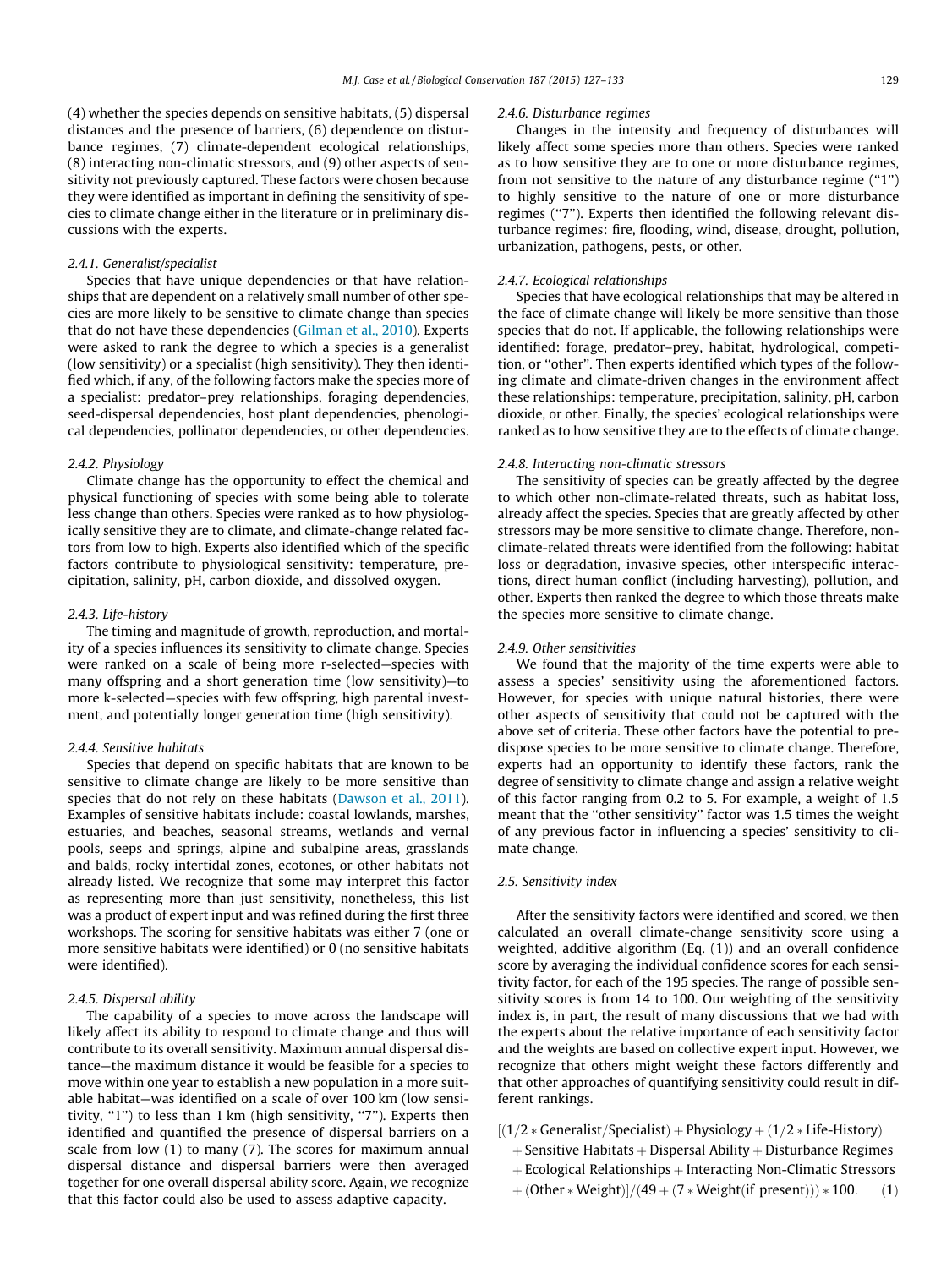#### <span id="page-3-0"></span>2.6. Overall expert opinion

In addition to the nine factors above, we also asked experts for their overall opinion of how sensitive each species is likely to be to climate change. Although this overall ranking was not used in the calculation of the sensitivity score, it was used as a qualitative-control metric. For instance, if the ranking of all nine sensitivity factors resulted in a low sensitivity score but the expert's overall opinion was that the species was highly sensitive to climate change, it indicated that we missed an important factor in our assessment, the expert interpreted one or more of our questions differently than we did, or—and we suspect, less likely—the expert harbored some bias with respect to that species. Therefore, when there was a large discrepancy between the sensitivity score and the overall expert opinion, we followed-up with the experts to identify what was missed or misinterpreted. It was discrepancies such as these that led us to add the ''other sensitivities'' category described above. The addition of this category greatly reduced the number of discrepancies between the cumulative sensitivity scores and the general opinions of the experts.

## 2.7. Relationship between Sensitivity and Conservation Status

We explored the relationship between current conservation status and sensitivity to climate change for the 195 species by comparing sensitivity scores among species using a 2-sample t-test when groups were normally distributed and a Mann–Whitney U test when groups were not normally distributed ( $\alpha$  = 0.10 in both cases). However, some of the species that we assessed were chosen precisely because they are currently at-risk, that is they are listed as endangered, threatened, candidate, sensitive, species of concern, or species to monitor in federal or state-level listings. Therefore, we evaluated whether listed species were predisposed to having higher sensitivity scores than non-listed species by quantifying differences in (a) overall sensitivity scores among listed and nonlisted species, (b) non-climatic stressor scores among listed and non-listed species, and (c) removing the non-climatic stressors factor from the overall sensitivity scores and evaluating differences among listed and non-listed species.

## 3. Results

The amphibians and reptiles that we analyzed were determined to be more sensitive to climate change (median score of 76) than were the birds (median score of 52), mammals (median score of 54), and plants (median score of 48) (Fig. 1,  $P < 0.001$ ). Interestingly, the taxonomic group with the largest number of species, birds, also had the smallest range of scores: 21–71, compared to 36–90 (amphibians and reptiles), 19–80 (mammals) and 21–83 (plants). The overall confidence for each species also varied by taxonomic group; plants and amphibians and reptiles had a median confidence score of four (out of five), whereas birds and mammals had a median score of three (out of five). These results show that some species are clearly more sensitive to climate change than others and that experts had relatively high confidence in their scores (Fig. 2). Nonetheless, there were a number of species for which experts were much less certain about how sensitive they were to climate change.

# 3.1. Drivers of sensitivity

Of the nine sensitivity factors that were assessed, a dependency on one or more sensitive habitats was the factor that was most often ranked highly (with scores of 5, 6, or 7 out of 7) for birds, mammals, and amphibians and reptiles—although physiology



Fig. 1. Boxplot of the median relative sensitivity scores (represented by heavy lines) and ranges (represented by whiskers) for four taxonomic groups. Boxes represent 25–75% of the distribution and sample sizes vary by taxonomic group; birds = 113, mammals = 35, plants = 27, and amphibian and reptile = 20.



Fig. 2. Relative climate change sensitivity scores and confidence scores for 195 species.

had almost as many high rankings for amphibians [\(Fig. 3\)](#page-4-0). Notably, 69% of the bird species, 61% of the mammals, and 90% of the amphibians and reptiles were identified as having at least one highly sensitive habitat upon which they depended. For the plant species in our dataset, dispersal ability was most often highly ranked. Most of these relatively high scores were 5's (out of 7), which represented dispersal distances of 5–25 km.

Not surprisingly, the sensitive habitats that were identified for the four taxonomic groups differed greatly. For birds, the most frequently identified sensitive habitats included coastal lowlands, marshes, estuaries, beaches, and intact grassland and balds ([Fig. 4a](#page-4-0)). For mammals and amphibians and reptiles, ''other'' habitats were most often listed as sensitive habitats. These other habitats included sagebrush steppe, salt desert, peat lands, sphagnum moss bogs, mature forests or late-successional forests, and ponderosa pine woodlands. The second most often identified sensitive habitat for mammals was "alpine/subalpine" ([Fig. 4b](#page-4-0)). For amphibians and reptiles, seasonal streams and ''other'' were most often identified as sensitive habitats [\(Fig. 4](#page-4-0)c). The "other" category for amphibians and reptiles included microclimates within forests and forested talus, headwater streams, springs, and seeps of temperate, forested areas. The sensitive habitats most often identified for plants included alpine/subalpine areas and grasslands and balds [\(Fig. 4d](#page-4-0)).

The taxonomic groups also differed greatly with respect to their relative sensitivity to the other eight factors ([Fig. 4](#page-4-0)). For example, many amphibian species were determined to be physiologically sensitive to climate change but relatively few bird and plant species were. Similarly, life-history played a large role in the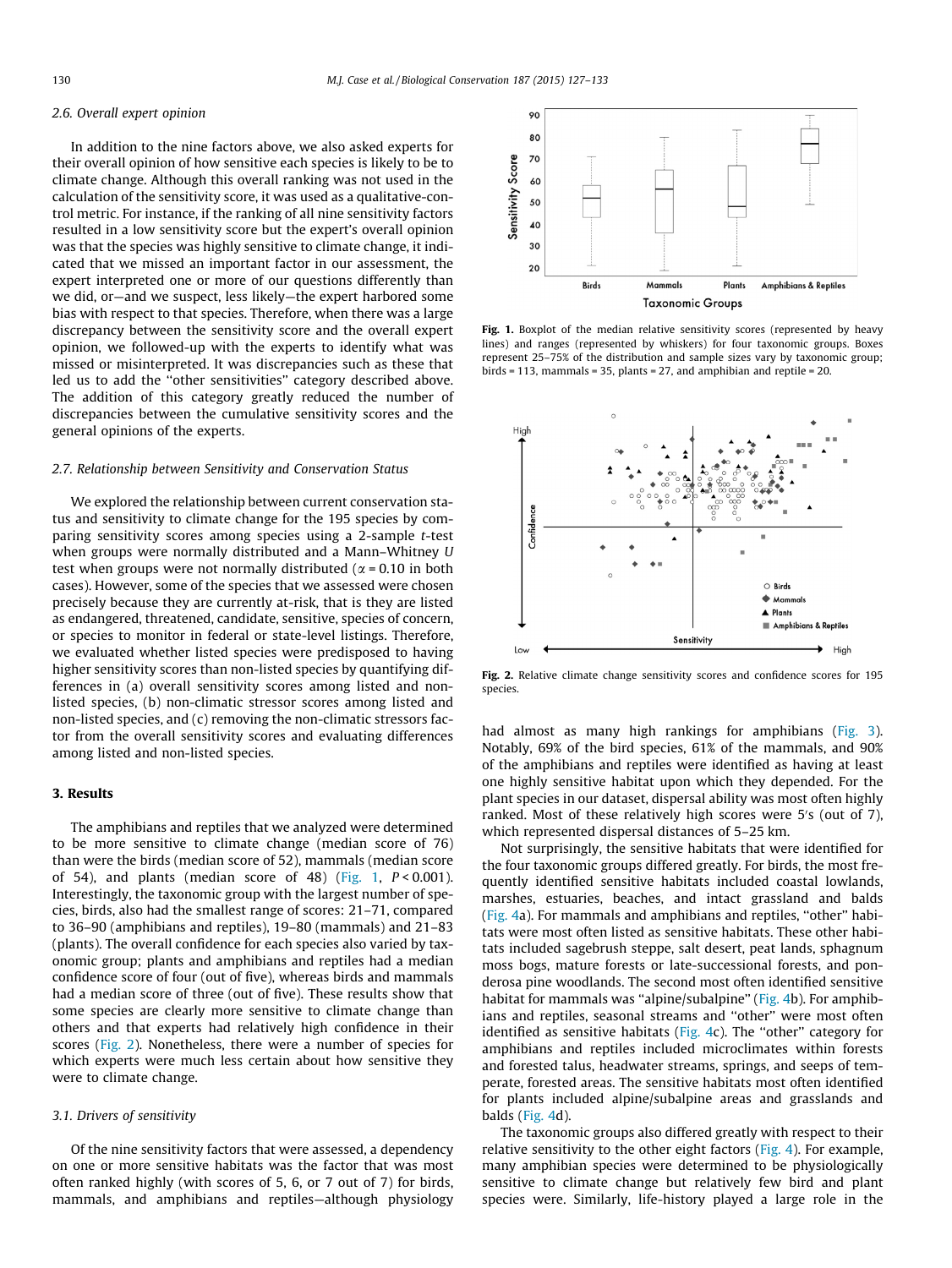<span id="page-4-0"></span>

Total Counts of 7s Total Counts of 5s ■ Total Counts of 6s

Fig. 3. The total number of high sensitivity scores (i.e., scores of 5, 6, and 7) for each of the nine sensitivity factors for: (a) bird species, (b) mammal species, (c) plant species, and (d) amphibians and reptiles.



Fig. 4. The percent of species that were identified within each sensitive habitat for: (a) bird species, (b) mammal species, (c) plant species, and (d) amphibians and reptiles.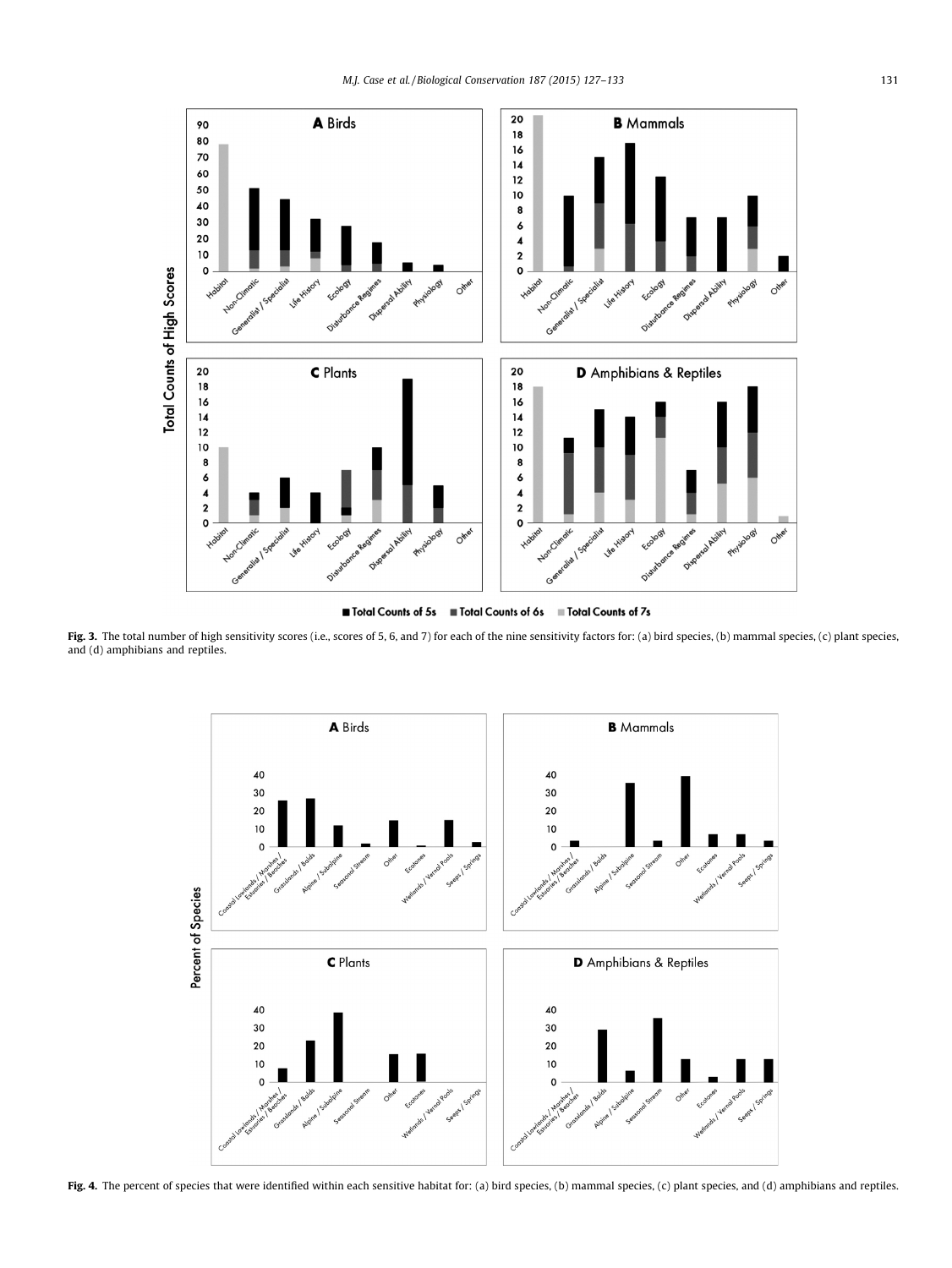sensitivity of many mammal species, but did so for far fewer of the species in the other taxonomic groups. Finally, non-climatic factors were more important for a higher percentage of bird species than for any of the other groups.

#### 3.2. Climate-change sensitivity and conservation status

Of the 195 species that we analyzed, 92 were considered to be at-risk (i.e., listed as endangered, threatened, candidate, sensitive, species of concern, or species to monitor for federal or state-level listings). Overall, the sensitivity scores for species with these designations were significantly higher than sensitivity scores for species without the designations ( $P < 0.05$ ). The species that had designations also had higher non-climatic stressor scores  $(P < 0.05)$  and higher sensitivity scores without the interacting non-climatic stressors ( $P < 0.05$ ) compared to species with no designations.

There were 64 bird species that were considered to be at-risk. However, the sensitivity scores for bird species with these designations were not significantly different than sensitivity scores for bird species without the designations ( $P > 0.1$ ). There was also no difference between (1) interacting non-climatic stressor scores for bird species that had federal or state designations and bird species with no designations  $(P > 0.1)$  and  $(2)$  sensitivity scores without the interacting non-climatic factors for birds with and without listing designations  $(P > 0.1)$ .

One third of the mammal species that were analyzed were considered to be at-risk species. The sensitivity scores for mammal species with these designations were significantly higher than sensitivity scores for mammal species without the designations  $(P < 0.05)$ . The species that were listed also had higher non-climatic stressor scores ( $P < 0.05$ ) and higher sensitivity scores without the interacting non-climatic stressors  $(P < 0.05)$  compared to species with no designations.

The majority of amphibian and reptile species analyzed (64%) are listed as endangered, threatened, candidate, sensitive, species of concern, or species to monitor for federal or state-level listings. The sensitivity scores for these species were significantly higher than sensitivity scores for amphibian and reptile species without the designations ( $P < 0.05$ ), even after the non-climatic stressors factor was removed ( $P < 0.05$ ). Amphibian and reptile species that were listed also had higher non-climatic stressors scores compared to species with no listing designations ( $P < 0.05$ ). Only two plant species, slickspot peppergrass (Lepidium papilliferum) and whitebark pine (Pinus albicaulis), were considered to be at-risk species. Both species had relatively high sensitivity scores and non-climatic stressors scores compared to the rest of the plant species without listing designations.

## 4. Discussion

Our results indicate that the dependence on habitats that are known to be particularly sensitive to climate change is a major determinant of how sensitive a species is likely to be to climate change. Many amphibians in the Pacific Northwest and elsewhere depend on seasonal wetlands and streams, which are, in turn, sensitive to climate-driven changes in hydrology [\(Elsner et al., 2010\)](#page-6-0). Several of the mammals in our study were dependent on alpine and subalpine habitats—habitats that will shrink leaving populations more isolated as temperatures increase [\(Gottfried et al.,](#page-6-0) [2012\)](#page-6-0). Many birds in the region depend on coastal lowlands and marshes as well as on grasslands and balds. Many coastal lowlands are threatened by sea-level rise and many grassland systems are threatened by changes in precipitation and fire ([Raymond and](#page-6-0) [McKenzie, 2012](#page-6-0)) as well as by land-use change and invasive species, such as cheatgrass (Bromus tectorum) ([Bradley, 2009\)](#page-6-0).

The dependence on habitats that are themselves sensitive to climate change has implications for the way the landscape is managed. For example, changes in forest management, such as restricting clear-cut logging along seasonal streams, may be warranted in some places to retain canopy cover. Full canopy cover will help maintain cooler stream temperatures and minimize over-all temperature and moisture stress for amphibians ([Bury and](#page-6-0) [Corn, 1988\)](#page-6-0). Buffer zones that provide shade and reduce sedimentation may be required to ensure suitable habitat for cold-water amphibian species ([Bury, 2004; Olson et al., 2007\)](#page-6-0).

However, the importance of the dependence of sensitive habitats has broader implications. To date, most assessments of climate impacts on species have focused on physiological sensitivities, projected range shifts, and changes in phenology (e.g., [Parmesan and](#page-6-0) [Yohe, 2003; Chen et al., 2011; Pinsky et al., 2013\)](#page-6-0). Our findings, however, imply that an increased focus on ecosystem responses to climate change may be warranted. When and how will stateshifts occur? What will make some ecosystems and habitats more resilient to climate change than others and how can management actions increase the resilience of those systems? These questions become even more relevant if one of the leading drivers of sensitivity to climate change is the dependence on habitats that will likely be significantly altered as climate changes.

Another important finding of this study is that mammals, plants, and amphibians and reptiles that currently have federal or state-level listing designations tend to be more sensitive to climate change than those that do not. Although these species often have more non-climatic stressors that will make them more sensitive to climate change, these other stressors are not necessarily predisposing them to be more sensitive to climate change. After removing the non-climatic stressors score from the sensitivity index, listed mammals, plants, and amphibians and reptiles still had significantly higher sensitivity scores than non-listed species. Interestingly, listed bird species do not appear to be more sensitive to climate change than non-listed bird species.

Our study highlighted many species that are likely to be highly sensitive to climate change for which experts were highly confident in their rankings ([Fig. 2](#page-3-0)). These species could merit higher priorities for management actions aimed at addressing climatic impacts. We also identified several species with relatively low sensitivity to climate change for which the experts were highly confident in their rankings. These species could be assigned a lower priority for climate-change related management actions. However, our results also identified a number of species for which experts had relatively low confidence in their assessment. These species would be candidates for monitoring and further assessment. This lack of confidence, however, is also a sign that even the most basic information about many species is still lacking and that the importance of natural history information should not be underestimated ([Tewksbury et al., 2014](#page-6-0)).

It is important to note that our study examines sensitivity to climate change and not vulnerability or risk. Just because a species is sensitive to climate change does not mean that it will be vulnerable to climate change. For instance, even if a species is highly sensitive to climate change, if it will not be exposed to much change or it is capable of adapting to that change, it will not necessarily be vulnerable. Other studies have more fully explored vulnerability to climate change ([Gardali et al., 2012; Foden et al., 2013;](#page-6-0) [Heikkinen et al., 2006\)](#page-6-0) and tools similar to the index that we created have been built to assess vulnerability (e.g., the NatureServe Climate Change Vulnerability Index, [Young et al., 2012](#page-6-0)).

It is also important to remember that it is exceedingly difficult to combine disparate types of information into a coherent metric. Thus, most indices have their drawbacks. The one we produced